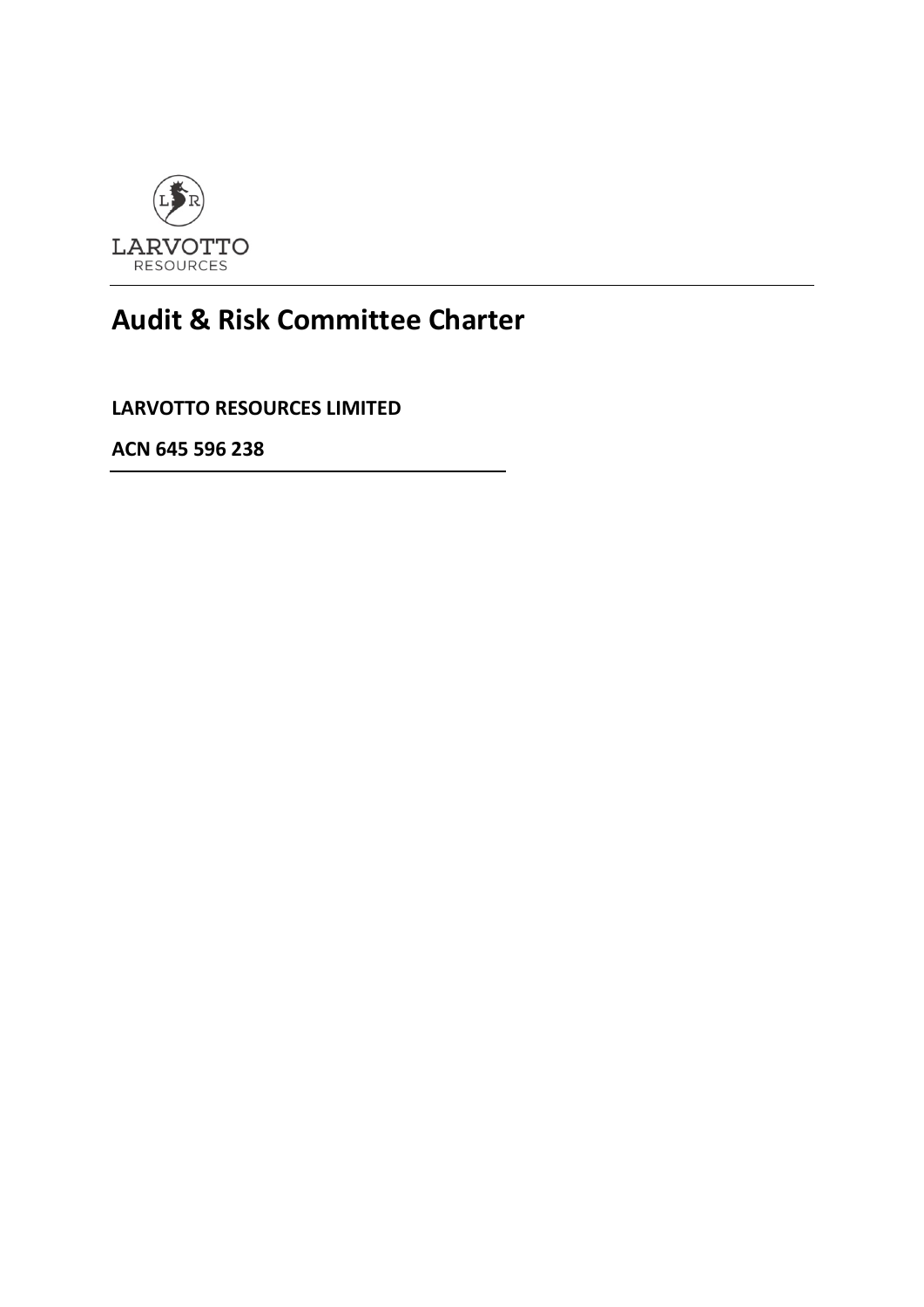### **1. Role**

The role of the audit and risk committee is to assist the Board in monitoring and reviewing any matters of significance affecting financial reporting and compliance. This charter sets risk parameters and defines the audit and risk committee's function, composition, mode of operation, authority and responsibilities.

### **2. Composition**

The Board will strive to adhere to the following composition requirements for the committee where at all possible. However the Board acknowledges that the composition of the Board may not allow adherence to the following composition requirements from time to time.

- (a) The committee must comprise at least three members.
- (b) All members of the committee must be non-executive Directors.
- (c) A majority of the members of the committee must be independent non-executive Directors in accordance with the criteria set out in Annexure A.
- (d) The Board will appoint members of the committee. The Board may remove and replace members of the committee by resolution.
- (e) All members of the committee must be able to read and understand financial statements.
- (f) The Chair of the committee must not be the Chair of the Board and must be independent.
- (g) The Chair of the committee shall have leadership experience and a strong finance, accounting or business background.
- (h) The external auditors, the other Directors, the Managing Director, Chief Financial Officer, Company Secretary and senior executives, may be invited to committee meetings at the discretion of the committee.

#### **3. Purpose**

The primary purpose of the committee is to assist the Board in fulfilling its statutory and fiduciary responsibilities relating to:

- (a) the quality and integrity of the Company's financial statements, accounting policies and financial reporting and disclosure practices;
- (b) compliance with all applicable laws, regulations and Company policy;
- (c) the effectiveness and adequacy of internal control processes;
- (d) the performance of the Company's external auditors and their appointment and removal;
- (e) the independence of the external auditor and the rotation of the lead engagement partner;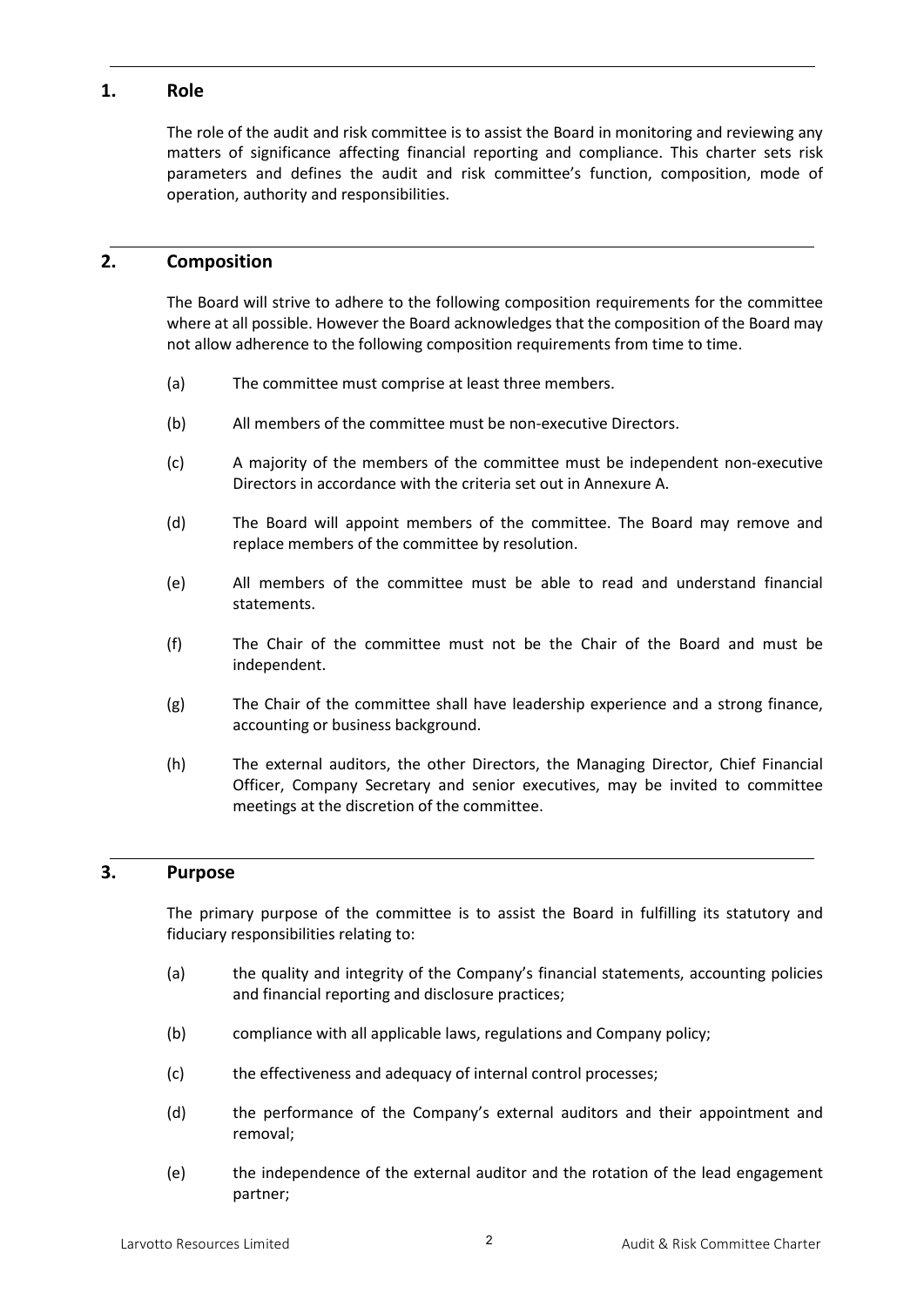- (f) the identification and management of business, economic, environmental and social sustainability risks; and
- (g) the review of the Company's risk management framework at least annually to satisfy itself that it continues to be sound and to determine whether there have been any changes in the material business risks the Company faces and to ensure that they remain within the risk appetite set by the Board.

A secondary function of the committee is to perform such special reviews or investigations as the Board may consider necessary.

## **4. Duties and Responsibilities of the Committee**

#### **4.1 Review of Financial Reports**

- (a) Review the appropriateness of the accounting principles adopted by management in the financial reports and the integrity of the Company's financial reporting.
- (b) Oversee the financial reports and the results of the external audits of those reports.
- (c) Assess whether external reporting is adequate for shareholder needs.
- (d) Assess management processes supporting external reporting.
- (e) Establish procedures for treatment of accounting complaints.
- (f) Review the impact of any proposed changes in accounting policies on the financial statements.
- (g) Review the quarterly, half yearly and annual results.
- (h) Establish procedures for verifying the integrity of the Company's periodic reports which are not audited or reviewed by an external auditor, to satisfy the Board that each periodic report is materially accurate, balanced and provides investors with appropriate information to make informed investment decisions.
- (i) Ensure that, before the Board approves the Company's financial statements for a financial period, the Chief Executive Officer and Chief Financial Officer (or, if none, the person(s) fulfilling those functions) have declared that, in their opinion, the financial records of the Company have been properly maintained and that the financial statements comply with the appropriate accounting standards and give a true and fair view of the financial position and performance of the Company and that the opinion has been formed on the basis of a sound system of risk management and internal control which is operating effectively.

#### **4.2 Relationship with External Auditors**

- (a) Recommend to the Board procedures for the selection and appointment of external auditors and for the rotation of external auditor partners.
- (b) Review performance, succession plans and rotation of lead engagement partner.
- (c) Approve the external audit plan and fees proposed for audit work to be performed.
- (d) Discuss any necessary recommendations to the Board for the approval of quarterly, half yearly or Annual Reports.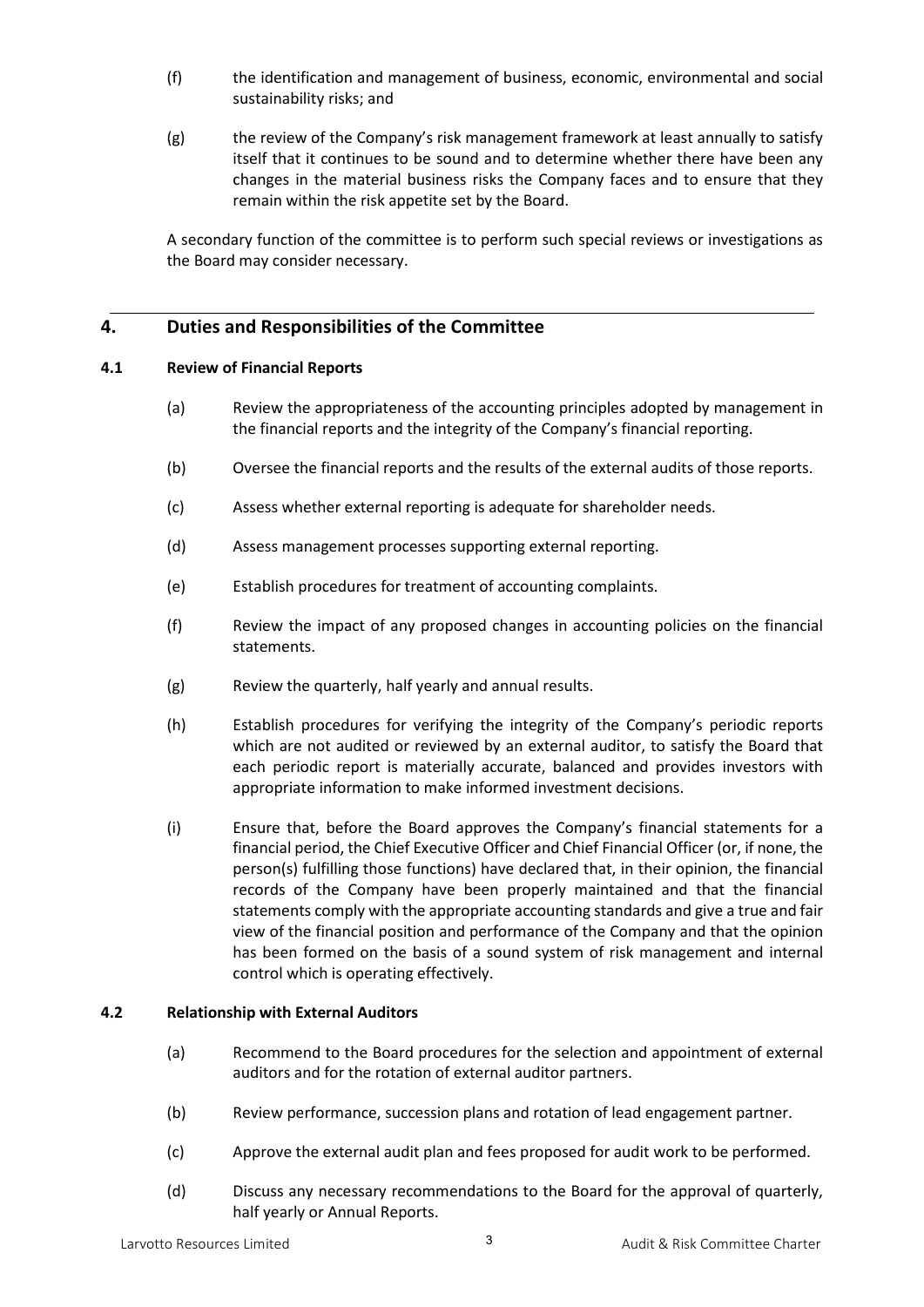- (e) Review the adequacy of accounting and financial controls together with the implementation of any recommendations of the external auditor in relation thereto.
- (f) Meet with the external auditors at least twice in each financial year and at any other time the committee considers appropriate.
- (g) Provide pre-approval of audit and non-audit services that are to be undertaken by the external auditor.
- (h) Ensure adequate disclosure as may be required by law of the committee's approval of all non-audit services provided by the external auditor.
- (i) Ensure that the external auditor prepares and delivers an annual statement as to their independence which includes details of all relationships with the Company.
- (j) Receive from the external auditor their report on, among other things, critical accounting policies and alternative accounting treatment, prior to the filing of their audit report in compliance with the *Corporations Act 2001* (Cth).
- (k) Ensure that the external auditor attends the Company's Annual General Meeting and is available to answer questions from security holders relevant to the audit.

#### **4.3 Internal Audit Function**

- (a) Monitor and periodically review the need for a formal internal audit function and its scope.
- (b) Assess the performance and objectivity of any internal audit procedures that may be in place.
- (c) Ensure any formal internal audit function is headed by a suitably qualified person who shall have a direct reporting line to the Board or the committee, and bring the requisite degree of skill, independence and objectivity to the role.
- (d) If the Company does any formal internal audit function, assess the performance and objectivity of the Company's processes for evaluating and continually improving the effectiveness of its governance, risk management and internal control processes.
- (e) Review risk management and internal compliance procedures.
- (f) Monitor the quality of the accounting function.
- (g) Review the internal controls of the Company via consideration of any comments from the Company's internal and/or external auditors and/or commissioning an independent report on the Company's internal controls.
- (h) Risk Management.
- (i) Oversee the Company's risk management systems, practices and procedures to ensure effective risk identification and management and compliance with internal guidelines and external requirements.
- (j) Assess whether the Company has any potential or apparent exposure to environmental or social risks and if it does, put in place management systems, practices and procedures to manage those risks.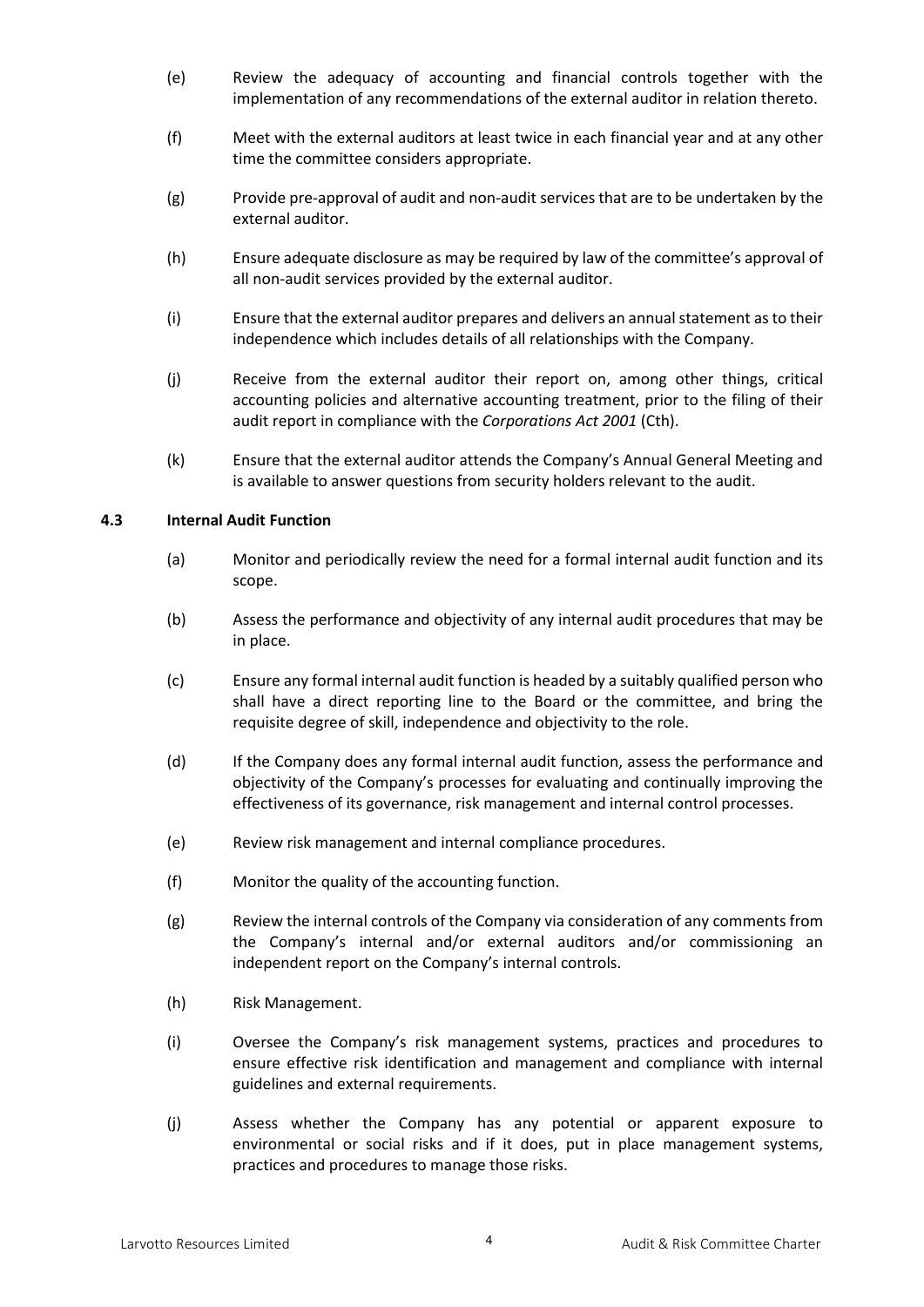- (k) Where the Company does not have material exposure to environmental or social risks, report the basis for that determination to the Board and where appropriate, benchmark the Company's environmental or social risk profile against its peers.
- (l) Assess whether the Company is required to publish an integrated report or a sustainability report in accordance with a recognised international standard.
- (m) Consider whether the Company has a material exposure to climate change risk.
- (n) Review the Company's risk management framework at least annually to satisfy itself that the framework:
	- (i) continues to be sound;
	- (ii) ensures that the Company is operating with due regard to the risk appetite set by the Board; and
	- (iii) deals adequately with contemporary and emerging risks such as conduct risk, digital disruption, cyber-security, privacy and data breaches, sustainability and climate change.
- (o) Review reports by management on the efficiency and effectiveness of the Company's risk management framework and associated internal compliance and control procedures.

#### **4.4 Other**

- (a) The committee will oversee the Company's environmental risk management and occupational health and safety processes.
- (b) As contemplated by the ASX Corporate Governance Council's *Corporate Governance Principles and Recommendations – 4th Edition*, and to the extent that such deviation or waiver does not result in any breach of the law, the committee may approve any deviation or waiver from the "*Corporate code of conduct*". Any such waiver or deviation will be promptly disclosed where required by applicable law.
- (c) Monitor related party transactions.

## **5. Meetings**

- (a) The committee will meet at least twice in each financial year and additionally as circumstances may require for it to undertake its role effectively.
- (b) Meetings are called by the Secretary as directed by the Board or at the request of the Chair of the committee.
- (c) Where deemed appropriate by the Chair of the committee, meetings and subsequent approvals and recommendations can be implemented by a circular written resolution or conference call.
- (d) A quorum shall consist of two members of the committee. In the absence of the Chair of the committee or their nominees, the members shall elect one of their members as Chair of that meeting.
- (e) Decisions will be based on a majority of votes with the Chair having a casting vote.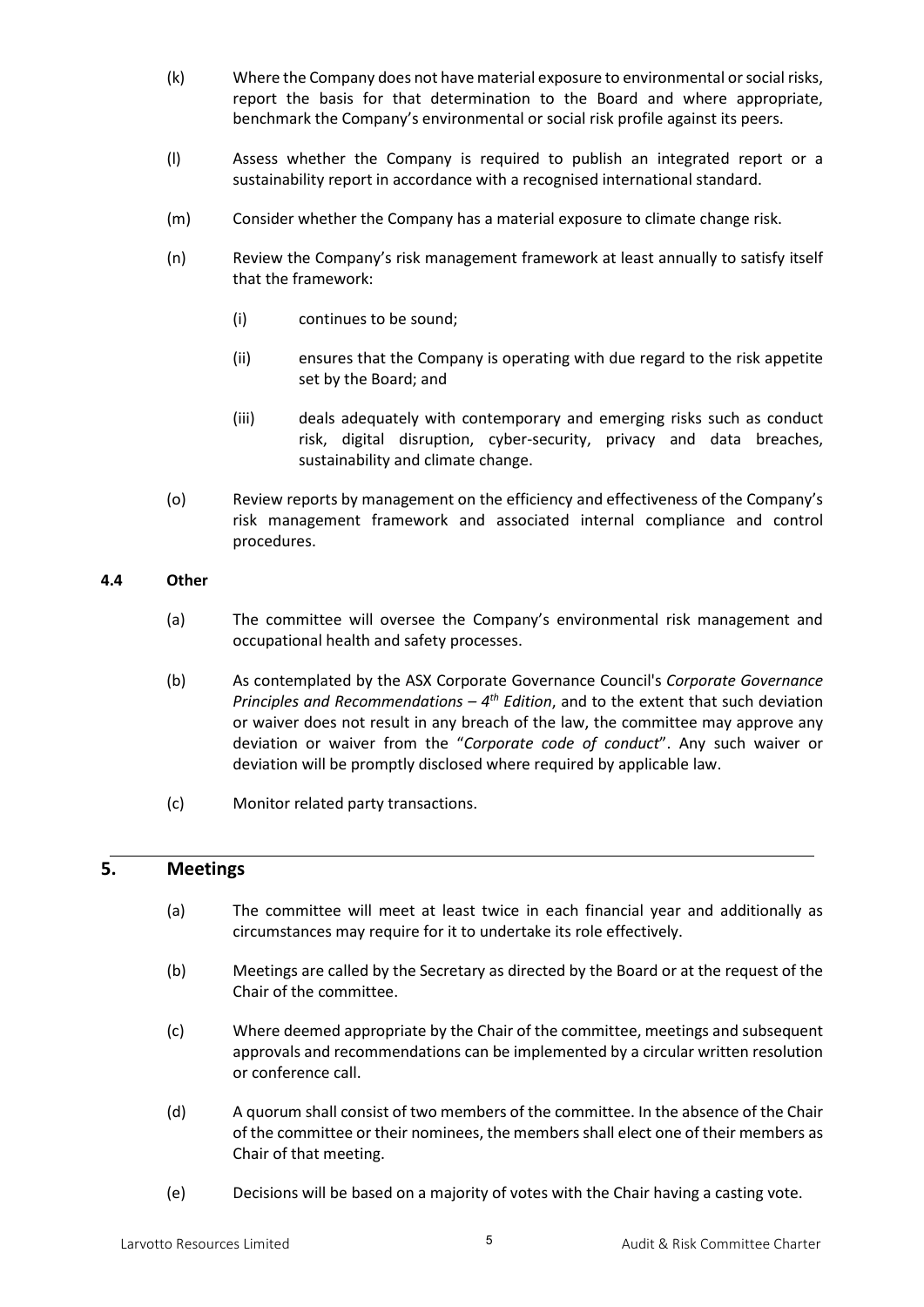- (f) The Chair of the committee, through the Secretary, will prepare a report of the actions of the committee to be included in the Board papers for the next Board meeting.
- (g) Minutes of each meeting are included in the papers for the next full Board meeting after each committee meeting.

#### **6. Secretary**

- (a) The Company Secretary or their nominee shall be the Secretary of the committee and shall attend meetings of the committee as required.
- (b) The Secretary will be responsible for keeping the minutes of meetings of the committee and circulating them to committee members and to the other members of the Board.
- (c) The Secretary shall distribute supporting papers for each meeting of the committee as far in advance as possible.

## **7. Reliance on Information or Professional or Expert Advice**

Each member of the committee is entitled to rely on information, or professional or expert advice, to the extent permitted by law, given or prepared by:

- (a) an employee of the Company and its subsidiaries (if any) (**Group**) whom the member believes on reasonable grounds to be reliable and competent in relation to the matters concerned;
- (b) a professional adviser or expert in relation to matters that the member believes on reasonable grounds to be within the person's professional or expert competence; or
- (c) another Director or officer of the Group in relation to matters within the Director's or officer's authority.

#### **8. Access to Advice**

- (a) Members of the committee have rights of access to management and to the books and records of the Company to enable them to discharge their duties as committee members, except where the Board determines that such access would be adverse to the Company's interests.
- (b) Members of the committee may meet with the auditors, both internal and external, without management being present.
- (c) Members of the committee may consult independent legal counsel or other advisers they consider necessary to assist them in carrying out their duties and responsibilities, subject to prior consultation with the Chair of the committee. Any costs incurred as a result of the committee consulting an independent expert will be borne by the Company.